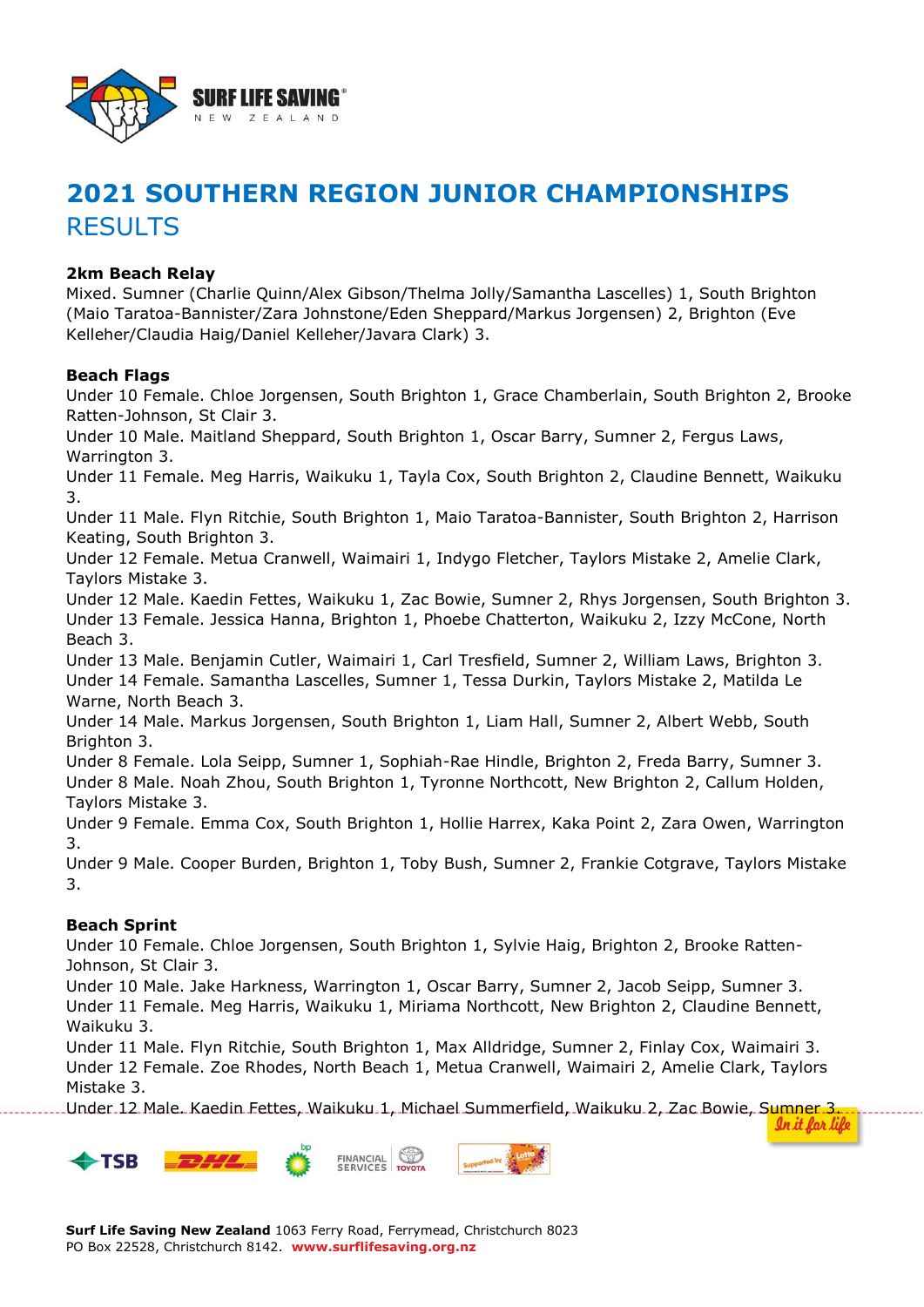Under 13 Female. Izzy McCone, North Beach 1, Indy Stringer, Waikuku 2, Kyla Ashton, Brighton 3. Under 13 Male. Benjamin Cutler, Waimairi 1, William Laws, Brighton 2, Carl Tresfield, Sumner 3. Under 14 Female. Samantha Lascelles, Sumner 1, Tessa Durkin, Taylors Mistake 2, Holly Blakemore, Waimairi 3.

Under 14 Male. Ollie Hastie, Sumner 1, Dylan Monk, South Brighton 2, Joel Harris, Waikuku 3. Under 8 Female. Lola Seipp, Sumner 1, Ruby Harkness, Warrington 2, Honor Willcox, Spencer Park 3.

Under 8 Male. Max Wilkinson, Kaka Point 1, Tyronne Northcott, New Brighton 2, Noah Zhou, South Brighton 3.

Under 9 Female. Illiane Powrie, Taylors Mistake 1, Emma Cox, South Brighton 2, Charlotte Easton, Taylors Mistake 3.

Under 9 Male. Frankie Cotgrave, Taylors Mistake 1, Cooper Burden, Brighton 2, Toby Bush, Sumner 3.

# **Board Race**

Under 10 Female. Holly Bryce, Sumner 1, Peta Richardson, St Clair 2, Chloe Jorgensen, South Brighton 3.

Under 10 Male. Jacob Seipp, Sumner 1, Leo Blair, Brighton 2, Fergus Laws, Warrington 3.

Under 11 Female. Victoria Aburn, Brighton 1, Meg Harris, Waikuku 2, Tayla Cox, South Brighton 3.

Under 11 Male. Finlay Cox, Waimairi 1, Harrison Quane, Sumner 2, Flyn Ritchie, South Brighton 3. Under 12 Female. Emilie Seipp, Sumner 1, Amelie Clark, Taylors Mistake 2, Georgie MacEfield,

Waikuku 3.

Under 12 Male. Jamie Blair, Brighton 1, Rhys Jorgensen, South Brighton 2, Zac Bowie, Sumner 3. Under 13 Female. Charlotte Aburn, Brighton 1, Kyla Ashton, Brighton 2, Eden Sheppard, South Brighton 3.

Under 13 Male. Tyler Lodge, South Brighton 1, Lewis Monk, North Beach 2, Zack Fastier, Taylors Mistake 3.

Under 14 Female. Lucy MacEfield, Waikuku 1, Jade Lamont, Waikuku 2, Matilda Nolan, South Brighton 3.

Under 14 Male. Callum Gard, Taylors Mistake 1, Dylan Monk, South Brighton 2, Kayden Grant, Taylors Mistake 3.

Under 9 Female. Zara Owen, Warrington 1, Emma Cox, South Brighton 2, Hollie Harrex, Kaka Point 3.

Under 9 Male. Toby Easton, Taylors Mistake 1, Toby Bush, Sumner 2, Jack Clark, Taylors Mistake 3.

# **Diamond**

Under 10 Female. Chloe Jorgensen, South Brighton 1, Holly Bryce, Sumner 2, Peta Richardson, St Clair 3.

Under 10 Male. Jacob Seipp, Sumner 1, Leo Blair, Brighton 2, Maitland Sheppard, South Brighton 3. Under 11 Female. Victoria Aburn, Brighton 1, Meg Harris, Waikuku 2, Tayla Cox, South Brighton 3.

Under 11 Male. Toby Hill, St Clair 1, Max Alldridge, Sumner 2, Flyn Ritchie, South Brighton 3.

Under 12 Female. Amelie Clark, Taylors Mistake 1, Zara Johnstone, South Brighton 2, Luca Ross, Taylors Mistake 3.

Under 12 Male. Jamie Blair, Brighton 1, Zac Bowie, Sumner 2, Rhys Jorgensen, South Brighton 3. Under 13 Female. Charlotte Aburn, Brighton 1, Eden Sheppard, South Brighton 2, Phoebe Chatterton, Waikuku 3.

Under 13 Male. Alex Cowan, Waimairi 1, Bradan Foster, Sumner 2, Lewis Monk, North Beach 3. Under 14 Female. Amelia Loudon, St Kilda 1, Skye Trist, South Brighton 2, Samantha Lascelles, Sumner 3.

Under 14 Male. Callum Gard, Taylors Mistake 1.

Under 8 Female. Kaela-Matire Nijssen, Waikuku 1, Lola Seipp, Sumner 2, Mae Stringer, Waikuku 3. Under 8 Male. Callum Holden, Taylors Mistake 1, Brooklyn Lomax, South Brighton 2, Tyronne Northcott, New Brighton 3.

Under 9 Female. Zara Owen, Warrington 1, Emma Cox, South Brighton 2, Charlotte Easton, Taylors Mistake 3.

Under 9 Male. Jack Clark, Taylors Mistake 1, Toby Easton, Taylors Mistake 2, Cooper Burden, Brighton 3.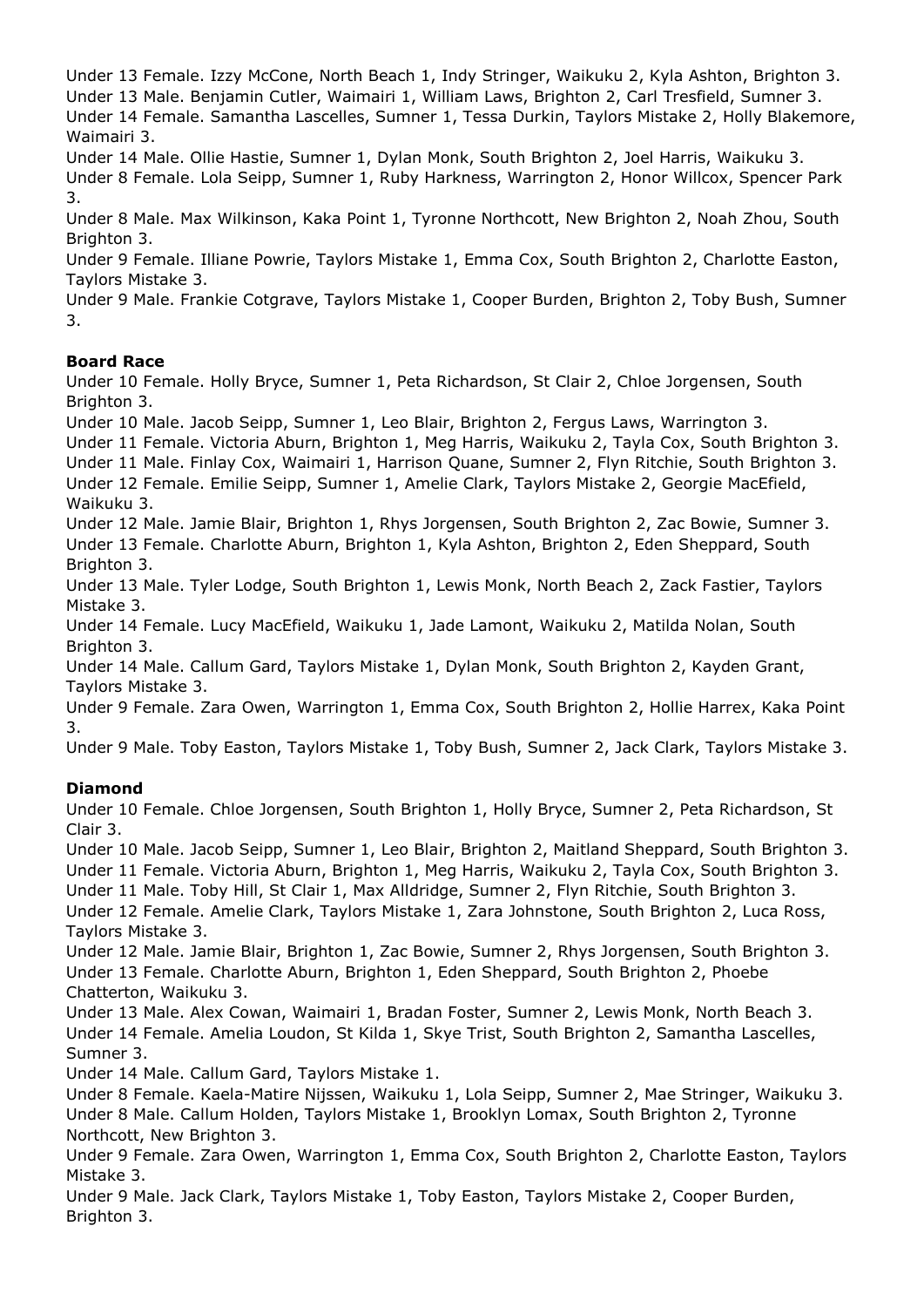## **Run Swim Run**

Under 10 Female. Chloe Jorgensen, South Brighton 1, Peta Richardson, St Clair 2, Holly Bryce, Sumner 3.

Under 10 Male. Jacob Seipp, Sumner 1, Leo Blair, Brighton 2, Hugo Bush, Sumner 3.

Under 11 Female. Victoria Aburn, Brighton 1, Tayla Cox, South Brighton 2, Meg Harris, Waikuku 3.

Under 11 Male. Toby Hill, St Clair 1, Hamish Wenham, Sumner 2, Max Alldridge, Sumner 3. Under 12 Female. Luca Ross, Taylors Mistake 1, Emilie Seipp, Sumner 2, Zara Johnstone, South Brighton 3.

Under 12 Male. Jamie Blair, Brighton 1, Zac Bowie, Sumner 2, Michael Summerfield, Waikuku 3. Under 13 Female. Charlotte Aburn, Brighton 1, Eden Sheppard, South Brighton 2, Kyla Ashton, Brighton 3.

Under 13 Male. Alex Cowan, Waimairi 1, Lewis Monk, North Beach 2, Valiant Oelofse, Waikuku 3. Under 14 Female. Samantha Lascelles, Sumner 1, Amelia Loudon, St Kilda 2, Skye Trist, South Brighton 3.

Under 14 Male. Kayden Grant, Taylors Mistake 1, Callum Gard, Taylors Mistake 2, Javara Clark, Brighton 3.

### **Surf Race**

Under 10 Female. Chloe Jorgensen, South Brighton 1, Scarlett Doig, Taylors Mistake 2, Peta Richardson, St Clair 3.

Under 10 Male. Jacob Seipp, Sumner 1, Hugo Bush, Sumner 2, Leo Blair, Brighton 3.

Under 11 Female. Victoria Aburn, Brighton 1, Meg Harris, Waikuku 2, Claudine Bennett, Waikuku 3.

Under 11 Male. Toby Hill, St Clair 1, Hamish Wenham, Sumner 2, Max Alldridge, Sumner 3.

Under 12 Female. Amelie Clark, Taylors Mistake 1, Emilie Seipp, Sumner 2, Luca Ross, Taylors Mistake 3.

Under 12 Male. Jamie Blair, Brighton 1, Michael Summerfield, Waikuku 2, Zac Bowie, Sumner 3. Under 13 Female. Charlotte Aburn, Brighton 1, Eden Sheppard, South Brighton 2, Kyla Ashton, Brighton 3.

Under 13 Male. Alex Cowan, Waimairi 1, Valiant Oelofse, Waikuku 2, Zack Fastier, Taylors Mistake 3. Under 14 Female. Amelia Loudon, St Kilda 1, Samantha Lascelles, Sumner 2, Skye Trist, South Brighton 3.

Under 14 Male. Kayden Grant, Taylors Mistake 1, Callum Gard, Taylors Mistake 2, Harrison Bentley, New Brighton 3.

# **Board Relay**

Under 10 Female. South Brighton (Chloe Jorgensen/Evie Shanks/Grace Chamberlain) 1, Sumner (Holly Bryce/Kaja Jolly/Isla Hastie) 2.

Under 10 Male. Sumner (Jacob Seipp/Hugo Bush/Duncan Bowie) 1, Brighton (Kalisito Tunoka/Luka Harrop/Leo Blair) 2.

Under 11/12 Female. Taylors Mistake (Luca Ross/Hannah Gard/Amelie Clark) 1, South Brighton (Mila Penei/Tayla Cox/Zara Johnstone) 2, Sumner (Emilie Seipp/Isla MacFarlane/Isabella Strachan) 3.

Under 11/12 Male. Sumner (Alex Gibson/George Campbell/Zac Bowie) 1, Sumner (Hamish Wenham/Harrison Quane/Max Alldridge) 2, South Brighton (Rhys Jorgensen/Maio Taratoa-Bannister/Flyn Ritchie) 3.

Under 13/14 Female. South Brighton (Skye Trist/Matilda Nolan/Meg Thyne) 1, Waikuku (Jade Lamont/Lucy Paterson/Lucy Markillie) 2, Sumner (Samantha Lascelles/Sophia Devereux/Nicola Schoeman) 3.

Under 13/14 Male. South Brighton (Dylan Monk/Albert Webb/Lucas Smith) 1, Taylors Mistake (Kayden Grant/Kodi Erkkila/Callum Gard) 2, South Brighton (Cooper Shanks/Tyler Lodge/Markus Jorgensen) 3.

Under 9 Female. Warrington (Zara Owen/Evie Peddie/Molly Gilbert) 1, Taylors Mistake (Illiane Powrie/Holly Young/Charlotte Easton) 2, Sumner (Emily Bryce/Olivia Quane/Harriet Rueppell) 3. Under 9 Male. Taylors Mistake (Toby Easton/Frankie Cotgrave/Jack Clark) 1.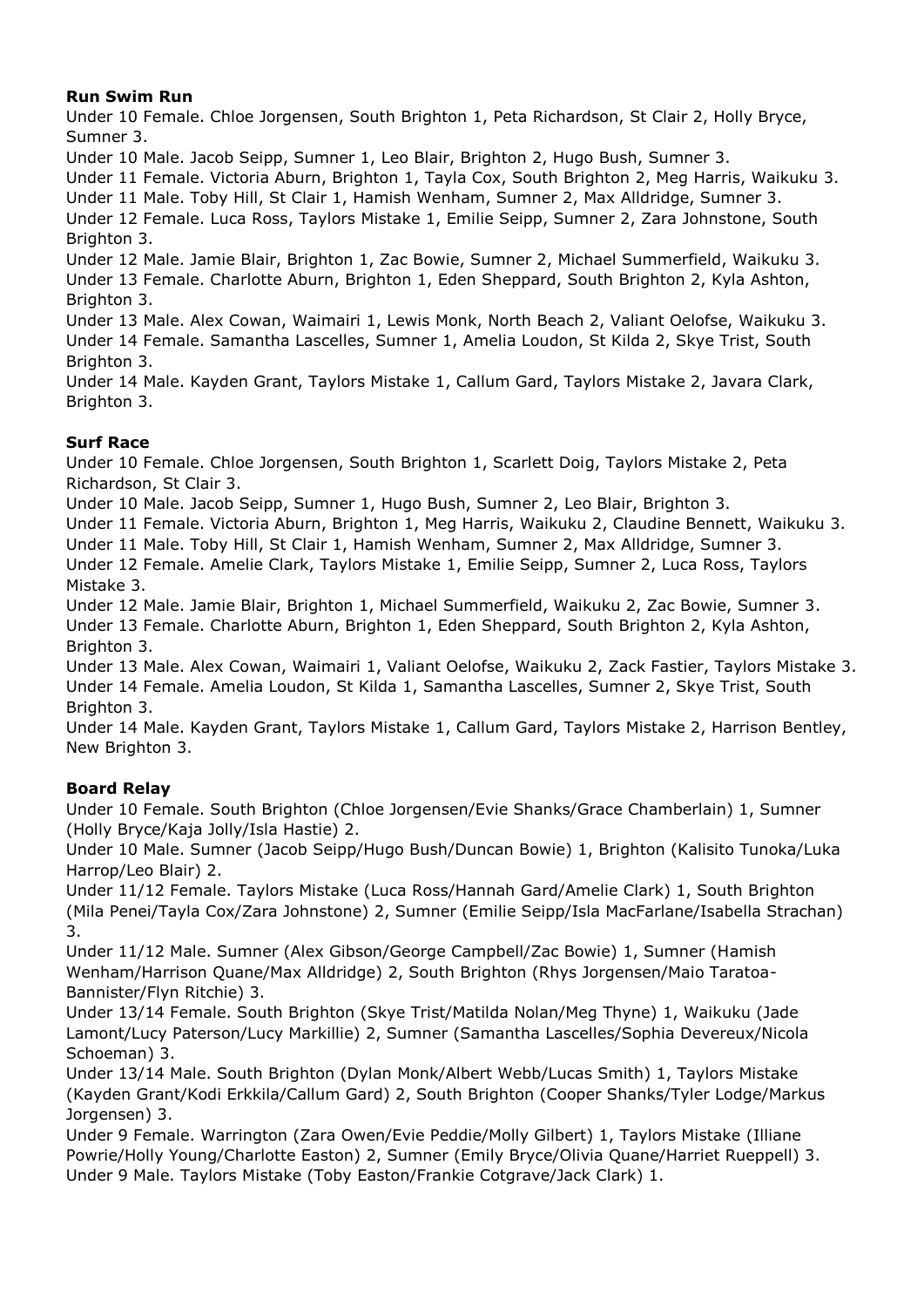## **Cameron Relay**

Under 10 Female. Sumner (Holly Bryce/Isla Hastie/Kaja Jolly/Ariana Devereux) 1, South Brighton (Chloe Jorgensen/Evie Shanks/Grace Chamberlain/Emma Cox) 2, St Clair (Peta Richardson/Olivia Williams/Carlotta Schwefel/Brooke Ratten-Johnson) 3.

Under 10 Male. Sumner (Hugo Bush/Duncan Bowie/Jacob Seipp/Oscar Barry) 1.

Under 11/12 Female. Taylors Mistake (Luca Ross/Amelie Clark/Indygo Fletcher/Hannah Gard) 1, Brighton (Eve Kelleher/Victoria Aburn/Claudia Haig/Fayth Rakatau) 2, South Brighton (Alice Geary/Zara Johnstone/Mila Penei/Tayla Cox) 3.

Under 11/12 Male. Sumner (Alex Gibson/Zac Bowie/George Campbell/Charlie Quinn) 1. Under 13/14 Female. South Brighton (Skye Trist/Matilda Nolan/Meg Thyne/Rosemarie Arrillaga) 1, Sumner (Samantha Lascelles/Sophia Devereux/Niamh Ellison/Thelma Jolly) 2, Brighton (Charlotte Aburn/Kyla Ashton/Jessica Hanna/Mackenzie Dinnissen) 3.

Under 13/14 Male. Taylors Mistake (Callum Gard/Kayden Grant/Kodi Erkkila/Zack Fastier) 1, Waimairi (Alex Cowan/Noah Webb/Nicholas Heiler/Benjamin Cutler) 2, South Brighton (Lucas Smith/Dylan Monk/Albert Webb/Markus Jorgensen) 3.

Under 8 Male. South Brighton (Brooklyn Lomax/Jack Robertson/Noah Zhou/Jackson Chamberlain) 1. Under 9 Female. Warrington (Zara Owen/Molly Gilbert/Annabelle Scott/Evie Peddie) 1, St Clair (Harriet Long/Maeve Connaughton/Lara Lowe/Greta Schwefel) 2, Brighton (Isla Dinnissen/Maisy McBride/Sophiah-Rae Hindle/Luna-Marama Mirrielees) 3.

Under 9 Male. Taylors Mistake (Toby Easton/Frankie Cotgrave/Jack Clark/Reef Fitzpatrick) 1.

### **Beach Relay**

Under 10 Mixed. Sumner (Oscar Barry/Jacob Seipp/Holly Bryce/Isla Hastie) 1, South Brighton (Maitland Sheppard/Chloe Jorgensen/Grace Chamberlain/Evie Shanks) 2, St Clair (Jedd Hill/Connor Wilsdon/Carlotta Schwefel/Peta Richardson) 3.

Under 11/12 Mixed. Waikuku (Michael Summerfield/Kaedin Fettes/Meg Harris/Claudine Bennett) 1, Sumner (Zac Bowie/George Campbell/Isla MacFarlane/Emilie Seipp) 2, South Brighton (Rhys Jorgensen/Flyn Ritchie/Alice Geary/Tayla Cox) 3.

Under 13/14 Mixed. Waimairi (Holly Blakemore/Isobel Cox/Benjamin Cutler/Noah Webb) 1, Sumner (Ollie Hastie/Liam Hall/Samantha Lascelles/Niamh Ellison) 2, South Brighton (Dylan Monk/Markus Jorgensen/Matilda Nolan/Skye Trist) 3.

Under 8 Mixed. Kaka Point (Jay Wilkinson/Max Wilkinson/Lola Eden Povey/Sarah Cameron) 1, Brighton (Amelie Harrop/Sullivan Haig/Luna-Marama Mirrielees/Sophiah-Rae Hindle) 2. Under 9 Mixed. Taylors Mistake (Jack Clark/Frankie Cotgrave/Illiane Powrie/Holly Young) 1, Sumner (Toby Bush/Hunter Donnithorne/Olivia Quane/Cortana Mee) 2, Brighton (Nate Rakatau/Cooper Burden/Maisy McBride/Isla Dinnissen) 3.

#### **Board Rescue**

Under 13/14 Female. Brighton (Charlotte Aburn/Kyla Ashton) 1, South Brighton (Matilda Nolan/Skye Trist) 2, Sumner (Samantha Lascelles/Sophia Devereux) 3.

Under 13/14 Male. Taylors Mistake (Callum Gard/Kayden Grant) 1, South Brighton (Dylan Monk/Lucas Smith) 2, Waikuku (Valiant Oelofse/Joel Harris) 3.

#### **Tube Rescue**

Under 13/14 Female. Brighton (Charlotte Aburn/Kyla Ashton) 1, Sumner (Samantha Lascelles/Sophia Devereux) 2, Waikuku (Lucy MacEfield/Lucy Paterson) 3. Under 13/14 Male. Taylors Mistake (Kayden Grant/Callum Gard) 1, Brighton (Javara Clark/William Laws) 2, South Brighton (Dylan Monk/Lucas Smith) 3.

#### **Boogie Board Race**

Under 8 Female. Lola Seipp, Sumner 1, Kaela-Matire Nijssen, Waikuku 2, Mae Stringer, Waikuku 3. Under 8 Male. Julien Sterk, Warrington 1, Max Wilkinson, Kaka Point 2, Callum Holden, Taylors Mistake 3.

# **Boogie Board Relay**

Under 8 Female. Waikuku (Rose Reilly Wellbourn/Mae Stringer/Kaela-Matire Nijssen) 1, Brighton (Amelie Harrop/Luna-Marama Mirrielees/Sophiah-Rae Hindle) 2.